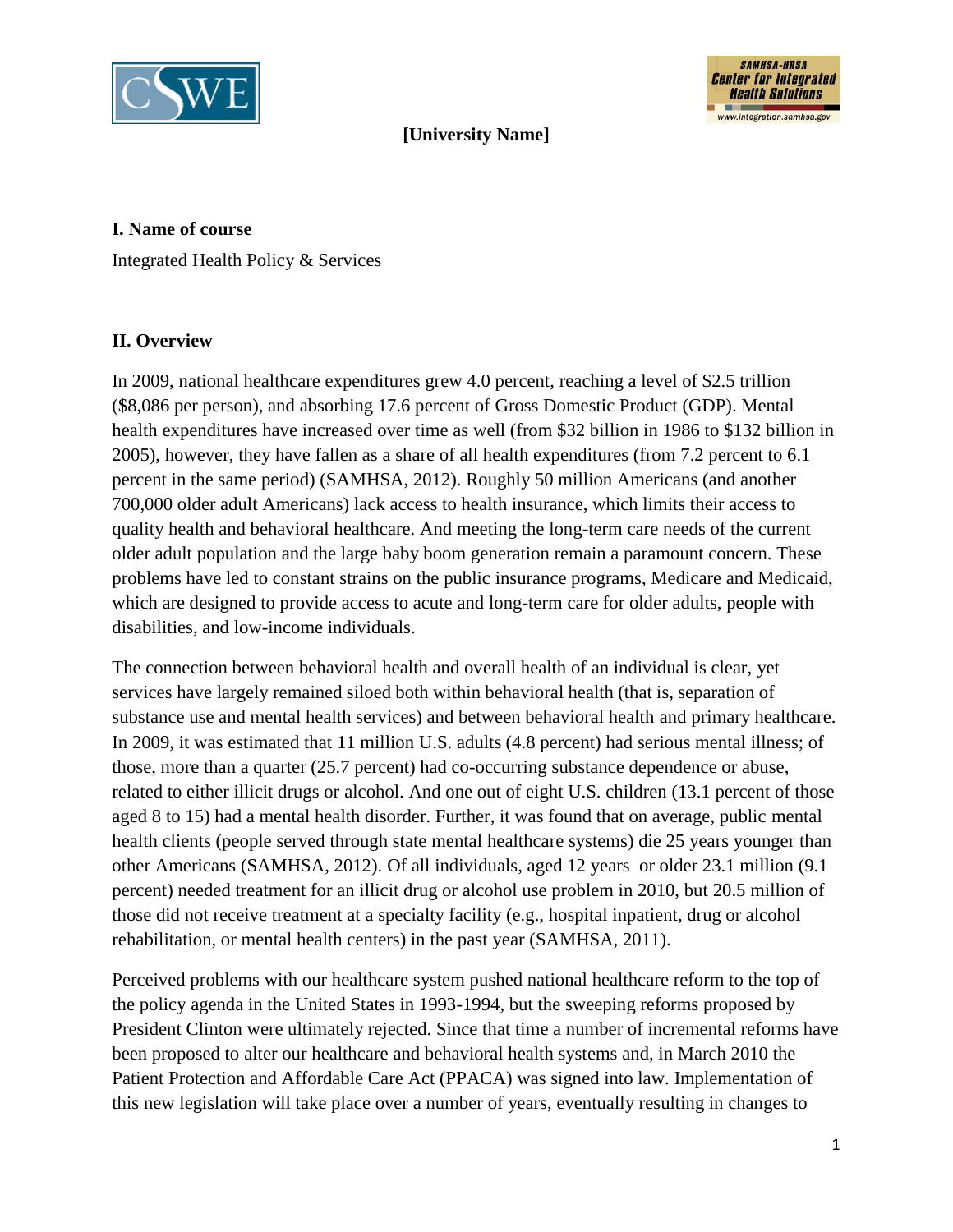



both the Medicare and Medicaid systems, as well as employer-sponsored and individuallypurchased health insurance. Even prior to the PPACA, the payments from all government sources accounted for nearly half of all healthcare spending in the U.S. each year (Kaiser Family Foundation, 2009). The legislation also has the potential to change healthcare and behavioral healthcare systems through integration of services.

Kaiser Family Foundation. (March 2009). *Trends in health care costs and spending*. Retrieved September 25, 2012 from [http://www.kff.org/insurance/upload/7692\\_02.pdf](http://www.kff.org/insurance/upload/7692_02.pdf)

Substance Abuse and Mental Health Services Administration. (2012). *Mental Health, United States, 2010.* HHS Publication No. (SMA) 12-4681. Rockville, MD: Substance Abuse and Mental Health Services Administration.

Substance Abuse and Mental Health Services Administration. (2011). *Results from the 2010 National Survey on Drug Use and Health: Summary of National Findings.* NSDUH Series H-41, HHS Publication No. (SMA) 11-4658. Rockville, MD: Substance Abuse and Mental Health Services Administration.

### **III. Course Description and Rationale**

The purpose of this course is to provide intensive study of the evolution of the integration of Primary Care and Behavioral Health services and to provide an opportunity for synthesis and application of learning and practice of policy in this service arena. The course builds on policy content offered in the professional foundation year and links policy to practice and research skills. Diversity, inequality, social and economic justice are continuing themes of study in the advanced concentration year. The content of the course reflects the values of the profession and focuses on the role of the "social policy practitioner" in assisting individuals in the maintenance or attainment of optimal health and mental health, social and economic justice, and recovery and wellness. Theories related to organizational structure and change within an Integrated Behavioral Health environment and strategies for practitioners to influence policies and promote change in the interest of service consumer, agency, and society will be presented. Opportunities for students will be encouraged for direct involvement in the political and organizational processes used to influence policy and delivery systems.

### **IV. Course Goals and Learning Objectives**

- Demonstrate an understanding the role of social workers and other professional disciplines within an Integrated Behavioral Healthcare (IBH) environment
- Develop an understanding of the history of health policy in the U.S., and the political, economic and social forces that have led to the development of our U.S. healthcare system
- Develop an understanding of current models, major issues and trends in IBH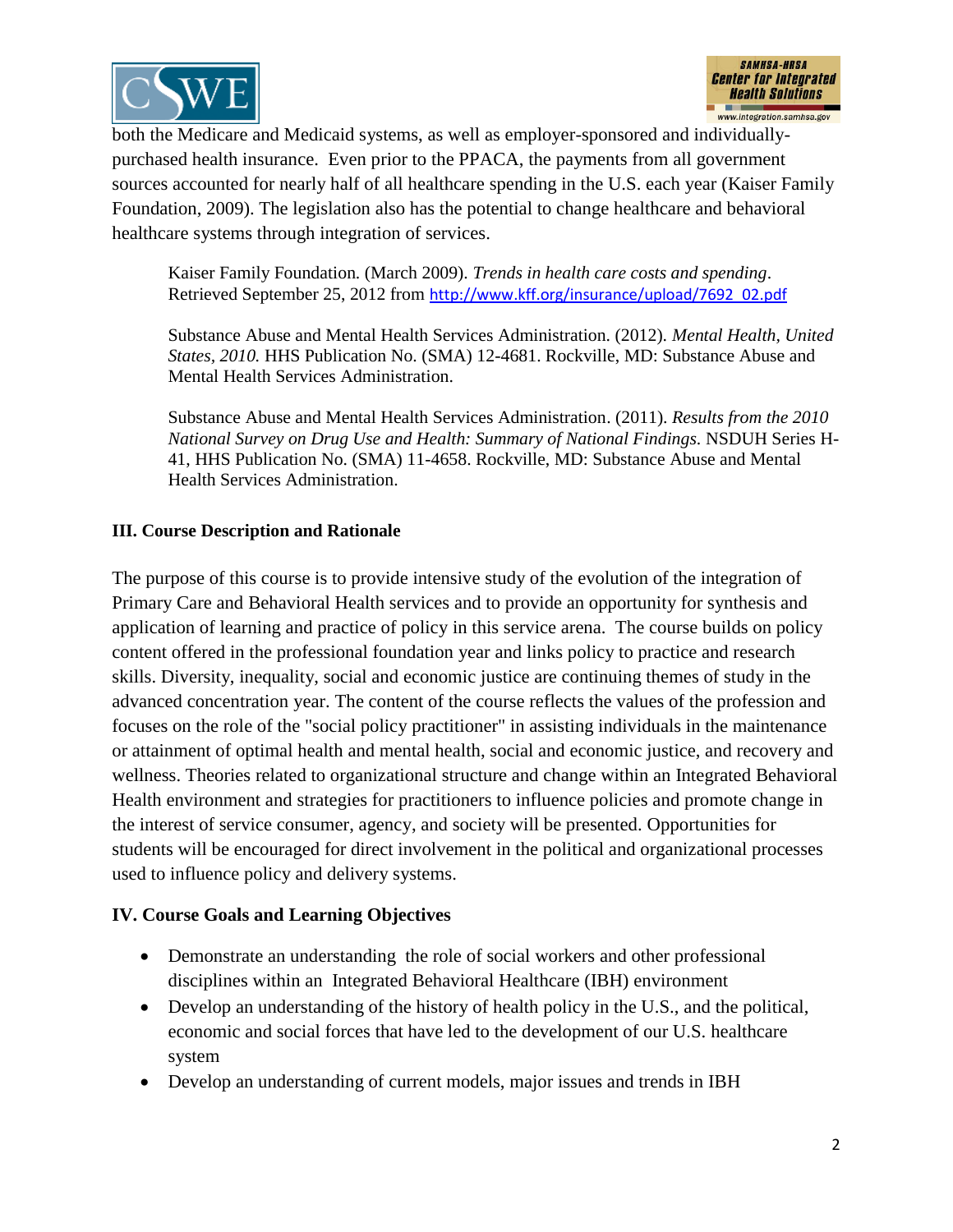



- Demonstrate an understanding of the structure, organization, and funding arrangements of IBH service delivery systems
- Understand the importance of addressing health disparities in Health Information Systems (HIS)
- Acquire an understanding of the social worker's role in the formation and implementation of policies within IBH
- Demonstrate advocacy skills with service providers, community organizations, policy makers, and/or stakeholders related to IBH.

### **V. Course Outline**

# *Introduction: Being a Person with Chronic Illness and Challenges of Seeking Care (Simulation Exercise)*

The goal of a simulation exercise is for students to take a real life role, address the issues connected to that role that they encounter during the simulation, and experience the consequences of the decisions that they make. Simulations differ from role plays in their length, and use of goals, barriers to reaching those goals, and the context of the task the students must complete.

This exercise requires students to take on the role of a person who is seeking healthcare insurance under the Affordable Care Act, e.g., a single mother with two children whose income is 150% of poverty level, a college student whose parents are unemployed and uninsured, or an older adult who qualifies for both Medicaid and Medicare. Designate individual students to represent community agencies where the seeking student may go to get assistance with obtaining help. Set a time for seeking students to complete their task and do a debriefing with agency and seeking students about their experiences.

### *Module 1: Need for Integrated Behavioral Healthcare in the United States*

- Capoccia, V.A., Grazier, K.L., Toal, C., Ford, J.H., & Gustafson, D.H. (2012). Massachusetts's experience suggests coverage alone is insufficient to increase addiction disorders treatment. *Health Affairs*, 31(*5*), 1000-1008.
- Gawande, A. (2011, January 24). The hot spotters: Can we lower medical costs by giving the neediest patients better care? *The New Yorker*.
- Kathol, R.G., Butler, M., McAlpine, D., & Kane, R.L. (2010). Barriers to physical and mental condition integrated service delivery. *Psychosomatic Medicine,* 72, 511-518.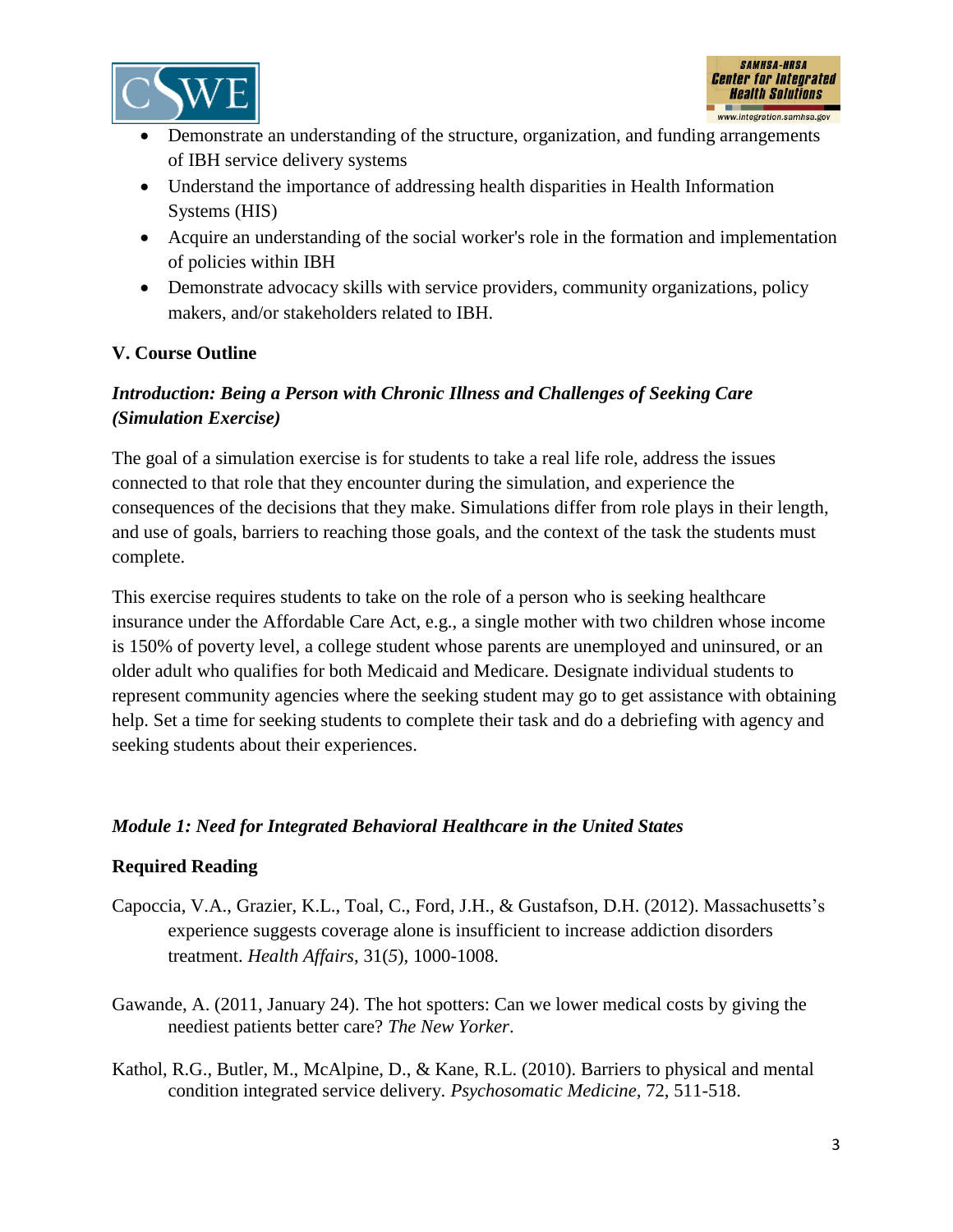



- Katon, W., Russo, J., Lin, E.H.B., et al. (2012). Cost-effectiveness of a multicondition collaborative care intervention. *Archives of General Psychiatry,* 69(*5*), 506-514.
- Institute of Medicine (2001). *Crossing the quality chasm*. Washington, DC: National Academy Press.
- Mechanic, D., & McAlpine, D.D. (2011). Sociology of healthcare reform: Building on research and analysis to improve healthcare. *Journal of Health and Social Behavior,* 51(*S*), S147- S159.
- Nocon, R.S., Sharma, R., Birnberg, J.M., Ngo-Metzger, Q., Lee, S.M., & Chin, M.H. (2012). Association between patient-centered medical home rating and operating cost at federally funded health centers. *JAMA,* 308(*1*), 60-66.
- Reeves, W.C., Strine, T.W., Pratt, L.A., et al. (2011). *Mental Illness Surveillance Among Adults in the United States, Supplements 60*(3), 1-32. Retrieved from: [http://www.cdc.gov/mmwr/preview/mmwrhtml/su6003a1.htm?s\\_cid=su6003a1\\_w.](http://www.cdc.gov/mmwr/preview/mmwrhtml/su6003a1.htm?s_cid=su6003a1_w)
- Frontline (PBS). (2009). *Sick around America*. (55 minutes). Retrieved from: <http://www.pbs.org/wgbh/pages/frontline/sickaroundamerica/>
- Williams, J.W. (2012). Integrative care: What the research shows. *North Carolina Medical Journal,* 73(*3*), 205-206.

#### *Module 2: Integrated Behavioral Health Models*

- Corrigan, P., & Watson, A. (2003). Factors that explain how policy makers distribute resources to mental health services. *Psychiatric Services*, 54(*4*), 501-507.
- Engle, G. (1977). The need for a new medical model: A challenge for biomedicine. *Science*, 196, 129-136.
- Gagne, C., White, W., & Anthony, W. (2007). Recovery: A common vision for the field of mental health and addictions. *Psychiatric Rehabilitation Journal*, 31*(1),* 32-37.
- Ludwig, A. (1975). The psychiatrist as physician. *JAMA,* 234(*6*), 603-604.
- Koh, H., & Sebelius, K. (2010). Promoting prevention through the affordable care act. *New England Journal of Medicine,* 363(*14*), 1296-1299.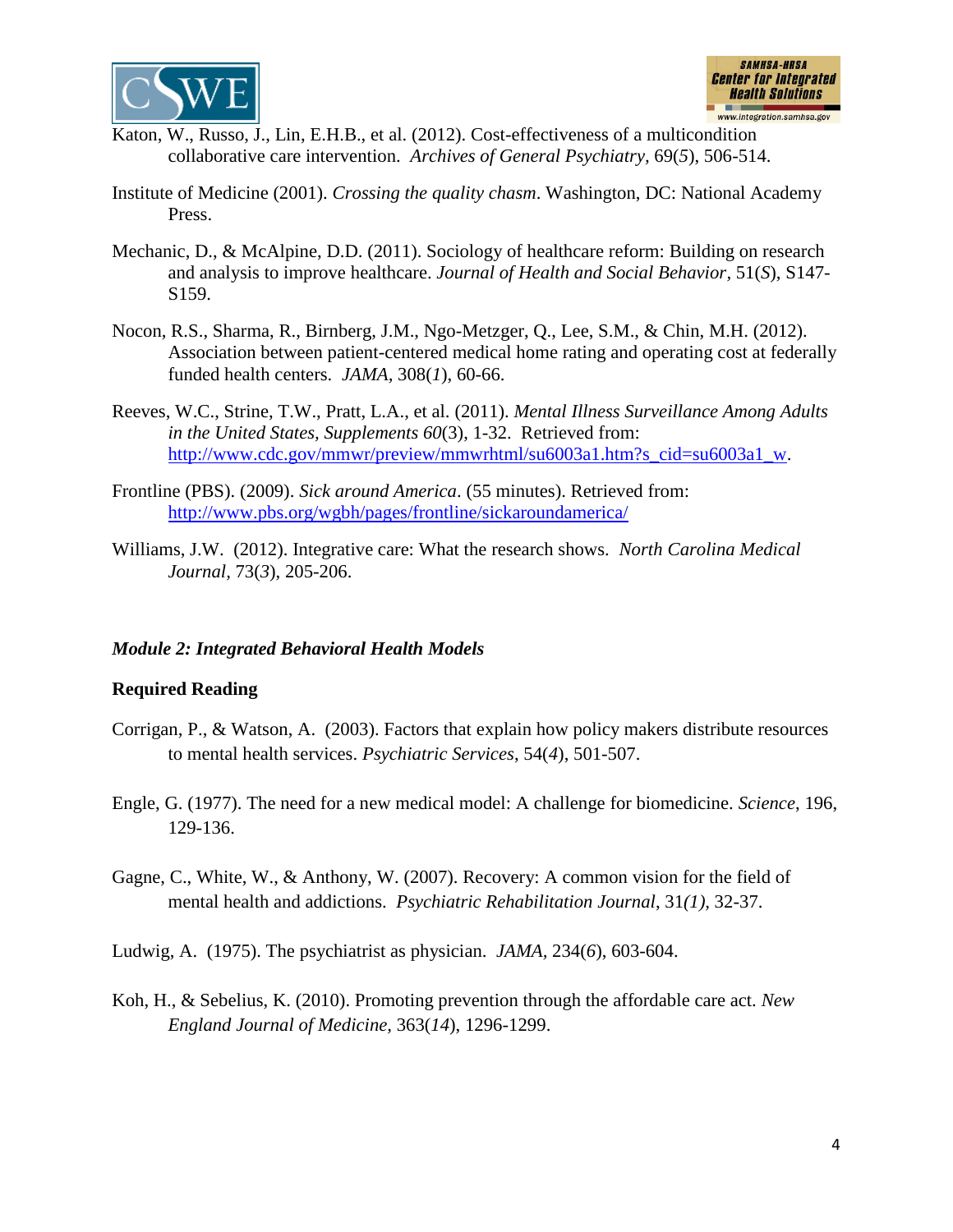



- Manderscheid, R., Ryff, C., Freeman, E., McKnight-Elly, L., Dhingra, S., & Strine, T. (2010). Evolving definitions of mental illness and wellness. *Preventing Chronic Disease*, 7(*1*), 1-6.
- Mauer, B., & Druss, B. (2010). Mind and body reunited: Improving care at the behavioral and primary healthcare interface. *The Journal of Behavioral Health Services & Research,*  37(*4*), 529-542.
- United States Department of Health and Human Services Substance Abuse Mental Health Services Administration. (2004). *National Consensus Statement on Mental Health Recovery*. Retrieved from: [http://store.samhsa.gov/shin/content//SMA05-4129/SMA05-](http://store.samhsa.gov/shin/content/SMA05-4129/SMA05-4129.pdf) [4129.pdf](http://store.samhsa.gov/shin/content/SMA05-4129/SMA05-4129.pdf)
- Wagner, E., Austin, B., & Von Korff, M. (1996). Organizing care for patients with chronic illness*. The Milbank Quarterly*, 74(*4*), 511-544.

### *Module 3: Legislative Background*

- Code of Federal Regulations, 42 CFR, Part 2. Retrieved from: [http://ecfr.gpoaccess.gov/cgi/t/text/textidx?c=ecfr&tpl=/ecfrbrowse/Title42/42cfr2\\_main](http://ecfr.gpoaccess.gov/cgi/t/text/textidx?c=ecfr&tpl=/ecfrbrowse/Title42/42cfr2_main_02.tpl)  $02.tpl$
- Conover, L.O. (2002). Tarasoff vs. California Board of Regents. *Public health law and ethics: A reader.* Retrieved from: <http://www.publichealthlaw.net/Reader/docs/Tarasoff.pdf>
- Department of Health and Human Services. (2012). *HS settles HIPAA case with BCBST for \$1.5 million.* Retrieved from: <http://www.hhs.gov/news/press/2012pres/03/20120313a.html>
- Department of Health and Human Services. (2012). *HIPAA regulations*. Retrieved from: [http://ecfr.gpoaccess.gov/cgi/t/text/text](http://ecfr.gpoaccess.gov/cgi/t/text/text-idx?c=ecfr&tpl=/ecfrbrowse/Title45/45cfr164_main_02.tpl)[idx?c=ecfr&tpl=/ecfrbrowse/Title45/45cfr164\\_main\\_02.tpl](http://ecfr.gpoaccess.gov/cgi/t/text/text-idx?c=ecfr&tpl=/ecfrbrowse/Title45/45cfr164_main_02.tpl)
- Department of Health and Human Services. (2009). *The Health Information Technology for Economic and Clinical Health Act*. Retrieved from: <http://www.hipaasurvivalguide.com/hitech-act-text.php>
- Tarasoff vs. Regents of the University of California. (1976). In Lawrence O. Gostin, *Public health law and ethics: A reader.* Retrieved from: <http://www.publichealthlaw.net/Reader/docs/Tarasoff.pdf>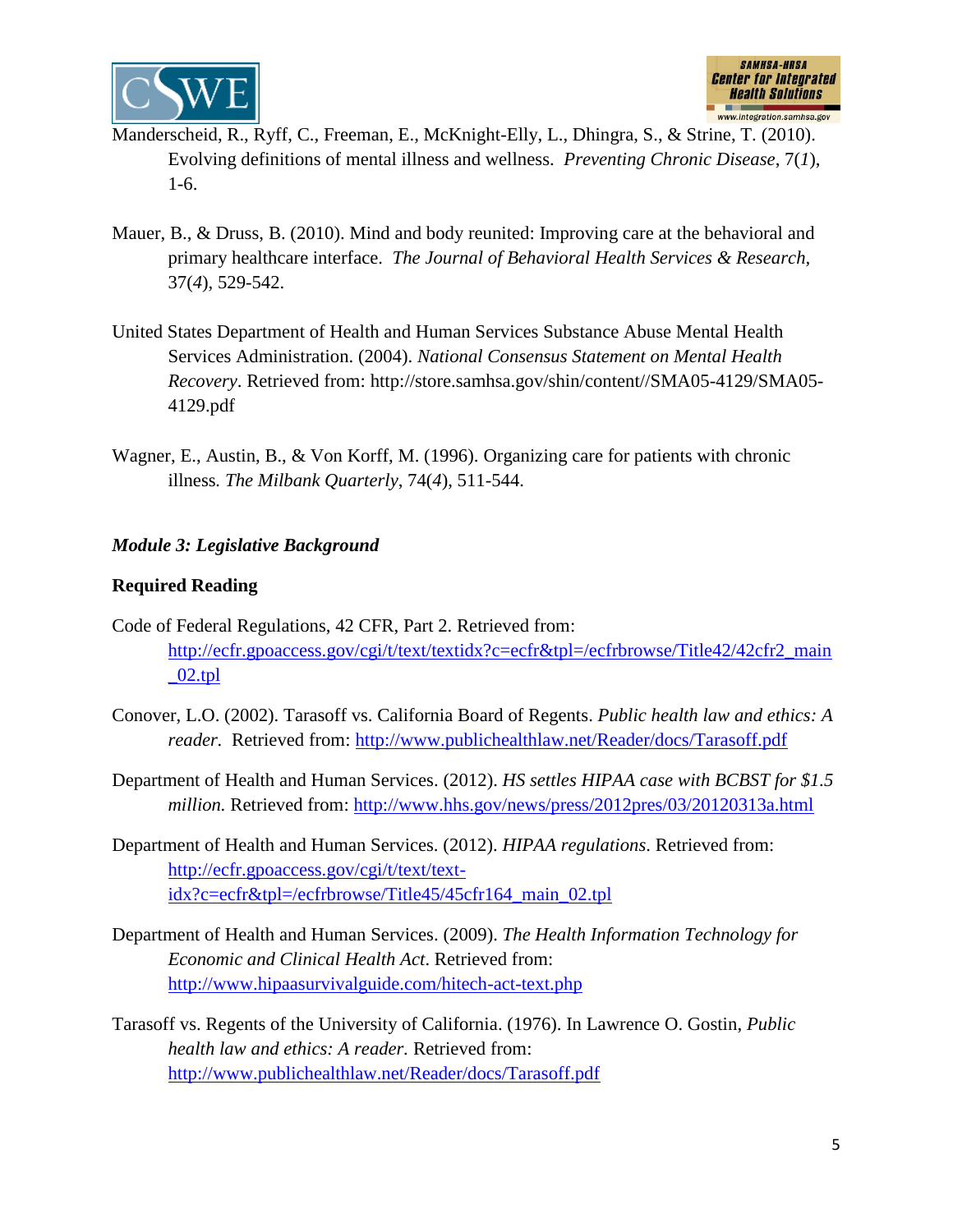



- National Federation of Independent Business et al. v. Sebelius, Secretary of Health and Human Services, et al. No. 11-393. (2012). Retrieved from: <http://www.supremecourt.gov/opinions/11pdf/11-393c3a2.pdf>
- Conner, C. (March 15, 2012). Healthcare wasn't broken. *Los Angeles Times.* Retrieved from: <http://articles.latimes.com/2012/mar/15/opinion/la-oe-conover-health-myths-20120315>
- McDonough, J.E. (2011). *Inside national health reform*. Millbank Memorial Fund, University of California Press.
- Squires, D. A. (2011). *The U.S. health system in perspective: A comparison of twelve industrialized nations.* The Commonwealth Fund. Retrieved from: [http://www.commonwealthfund.org/~/media/Files/Publications/Issue%20Brief/2011/Jul/](http://www.commonwealthfund.org/~/media/Files/Publications/Issue%20Brief/2011/Jul/1532_Squires_US_hlt_sys_comparison_12_nations_intl_brief_v2.pdf) [1532\\_Squires\\_US\\_hlt\\_sys\\_comparison\\_12\\_nations\\_intl\\_brief\\_v2.pdf](http://www.commonwealthfund.org/~/media/Files/Publications/Issue%20Brief/2011/Jul/1532_Squires_US_hlt_sys_comparison_12_nations_intl_brief_v2.pdf)
- Frank, Richard G. and Sherry Glied. (2006). Changes in mental health financing since 1971: Implications for policymakers and patients. *Health Affairs,* 25(*3*), 601‐613.
- Kaiser Family Foundation. (2011). "History of Health Reform Efforts in the US." Retrieved from: [http://healthreform.kff.org/flash/health-reform-new.html.](http://healthreform.kff.org/flash/health-reform-new.html)
- Light, Donald W. (2011). Historical and comparative reflections on the US national health insurance reforms. *Social Science & Medicine,* 72, 129-132.
- Mechanic, D. (2007). Mental health services then and now. *Health Affairs*, 26(*6*), 1548–1550.

### *Module 4: Patient Protection and Affordable Care Act*

#### **Required Reading**

The National Association of Social Workers. (Fall 2011). Accountable care organizations (ACOs): Opportunities for the social work profession. *Practice Perspectives*. Retrieved September 25, 2012 from [http://www.socialworkers.org/assets/secured/documents/practice/health/ACOs%20Opportunit](http://www.socialworkers.org/assets/secured/documents/practice/health/ACOs%20Opportunities%20for%20SWers.pdf) [ies%20for%20SWers.pdf](http://www.socialworkers.org/assets/secured/documents/practice/health/ACOs%20Opportunities%20for%20SWers.pdf)

Health Policy Brief: Accountable Care Organizations. (2010). *Health Affairs,* July 27, 2010*.* Retrieved September 25, 2012 from [http://www.healthaffairs.org/healthpolicybriefs/brief.php?brief\\_id=23](http://www.healthaffairs.org/healthpolicybriefs/brief.php?brief_id=23)

The National Association of Social Workers. (2011). The medical home model: What is it and how do social workers fit in? *Practice Perspectives, 10*.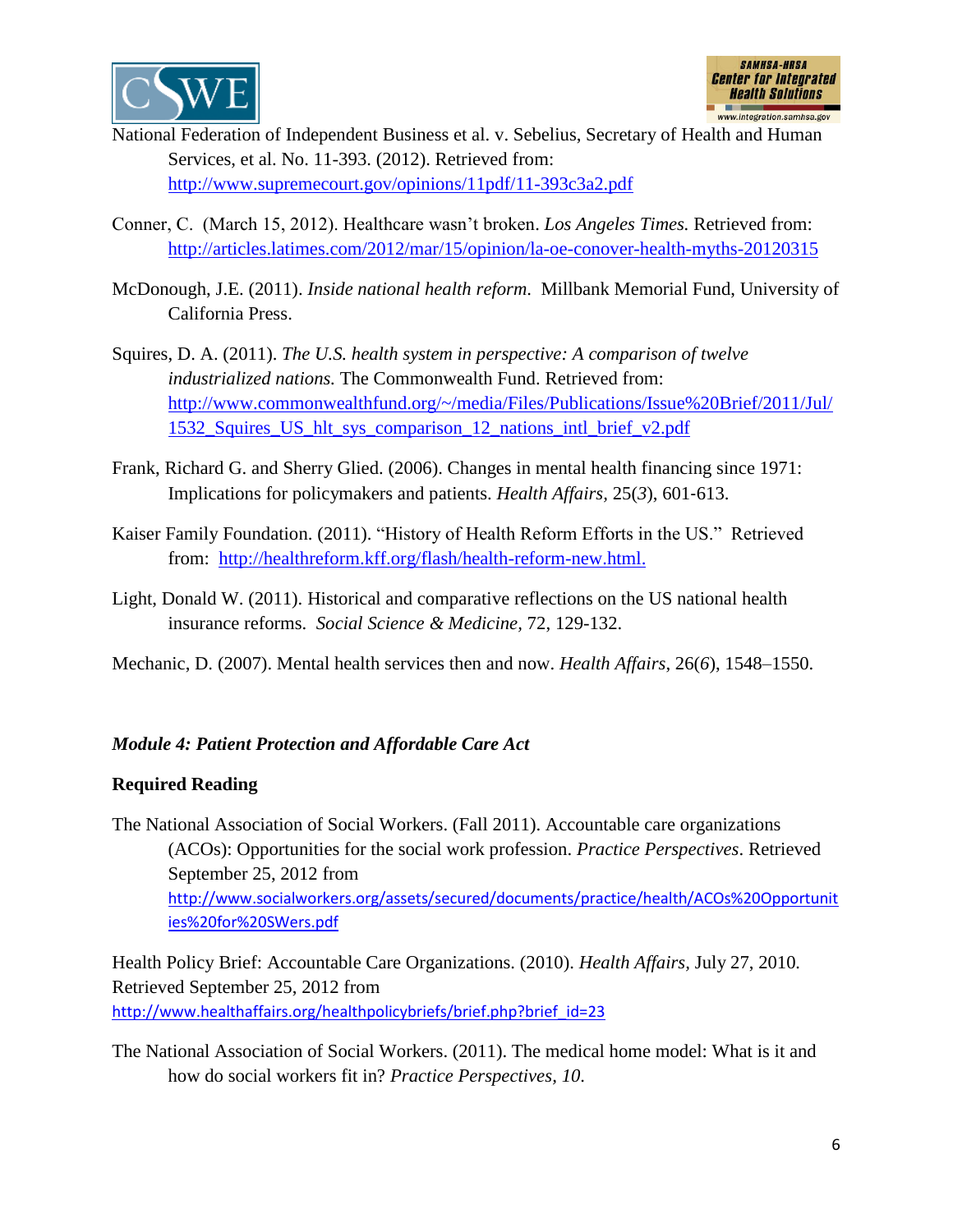



- Agency for Healthcare Research and Quality. (2010). The roles of patient-centered medical homes and accountable care organizations in coordinating patient care. *AHRQ Publication,* No. 11-M005-EF. Rockville, MD.
- Alakeson V., Frank F.G., & Katz R.E. (2010). Specialty care medical homes for people with severe, persistent mental disorders. *Health Affairs*, 29(*5*), 867-873.
- Alexander, L. (2011). *Partnering with health homes and accountable care organizations: Considerations for mental health and substance use providers*. Washington, DC: National Council for Community Behavioral Healthcare.
- Buck, J.A. (2011). The looming expansion and transformation of public substance abuse treatment under the Affordable Care Act. *Health Affairs*, 30(*8*),1402-10.
- Druss, B. & Maurer, B. (2010). Healthcare reform and care at [the behavioral health—primary](http://ps.psychiatryonline.org/article.aspx?articleid=101629&RelatedWidgetArticles=true)  [care interface.](http://ps.psychiatryonline.org/article.aspx?articleid=101629&RelatedWidgetArticles=true) *Psychiatric Services*, 61, 1087-1092.
- Golden, R.L. (2011). Coordination, integration and collaboration: A clear path for social work in healthcare reform. *Congressional Briefing on the Implications of Healthcare Reform for the Social Work Profession*, Washington, DC.
- Kilo, C., & Wasson, J. (2010). Practice redesign and the patient-centered medical home: History, promises, and challenges. *Health Affairs*, 29(*5*), 773-777.
- Kirk, M. (2010). *Obama's deal.* Frontline. Arlington, VA: Public Broadcasting Company. Retrieved from:<http://www.pbs.org/wgbh/pages/frontline/obamasdeal/>
- National Council for Community Behavioral Healthcare. (2010). *Substance use disorders and the person-centered healthcare home*. Washington, DC: Author.
- Patient-Centered Primary Care Collaborative (2009). *Proof in Practice: A compilation of medical home pilot and demonstration projects*. Washington, DC: Author
- Reiss-Brennan, B., Briot, P. C., Savitz, L. A., Cannon, W., & Staheli, R. (2010). Cost and quality impact of Intermountain's mental health integration program. *Journal Of Healthcare Management / American College Of Healthcare Executives,* 55(*2*), 97-113.
- Tataw, D., James, F., Bazargan, S. (2009). The preventive health education and medical home project: A predictive and contextual model for low-income families. *Social Work in Public Health*. 24(*6*), 491-510.
- The Henry J. Kaiser Family Foundation (2010). *Focus on healthcare reform: A summary of the new health reform law*. Menlo Park, CA: Author.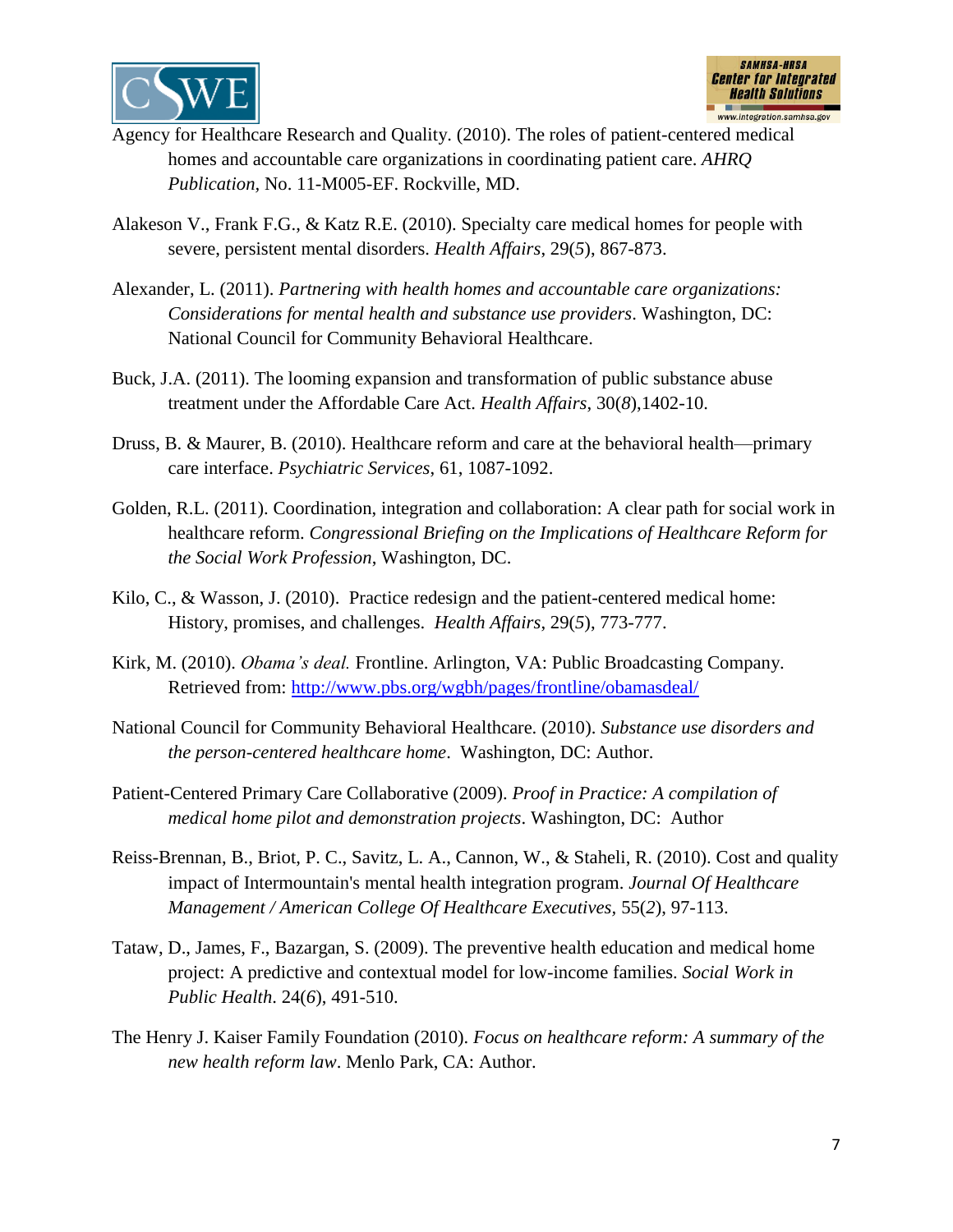



Vest, J. R., Bolin, J. N., Miller, T. R., Gamm, L. D., Siegrist, T. E., & Martinez, L. E. (2010). Review: Medical homes: "Where you stand on definitions depends on where you sit". *Medical Care Research and Review,* 67(*4*), 393-411.

## *Module 5: Integrated Behavioral Health & Disparities*

- Adler, N. E., & Rehkopf, D. H. (2008). U.S. disparities in health: Descriptions, causes, and mechanisms. *Annual Review of Public Health,* 29, 235-52.
- Andrulis et al. (2010). Patient protection and ACA of 2010: Advancing health equity for racially and ethnically diverse populations, Retrieved from: [http://www.jointcenter.org/sites/default/files/upload/research/files/Patient%20Protection](http://www.jointcenter.org/sites/default/files/upload/research/files/Patient%20Protection%20and%20Affordable%20Care%20Act.pdf) [%20and%20Affordable%20Care%20Act.pdf](http://www.jointcenter.org/sites/default/files/upload/research/files/Patient%20Protection%20and%20Affordable%20Care%20Act.pdf)
- Ruffin, J. (2011). *Fiscal Year 2012 Budget Request. National Institute of Mental Health and Health Disparities*. Retrieved from: [http://www.nimhd.nih.gov/about\\_ncmhd/Congressional%20Testimony%20%205-11-](http://www.nimhd.nih.gov/about_ncmhd/Congressional%20Testimony%20%205-11-11.pdf) [11.pdf](http://www.nimhd.nih.gov/about_ncmhd/Congressional%20Testimony%20%205-11-11.pdf)
- Community Partnerships for Older Americans. (2011). *Health disparities*. Retrieved from: [http://www.partnershipsforolderadults.org/resources/levelthree.aspx?sectionGUID=f59d8](http://www.partnershipsforolderadults.org/resources/levelthree.aspx?sectionGUID=f59d8a94-bd5f-464e-80bb-0c27eadc4566) [a94-bd5f-464e-80bb-0c27eadc4566](http://www.partnershipsforolderadults.org/resources/levelthree.aspx?sectionGUID=f59d8a94-bd5f-464e-80bb-0c27eadc4566)
- Frederick-Goldsen, K., et al. (2011). The aging and health report: Disparities and resilience among LGBT older adults. Retrieved from: [http://www.lgbtagingcenter.org/resources/pdfs/LGBT%20Aging%20and%20Health%20](http://www.lgbtagingcenter.org/resources/pdfs/LGBT%20Aging%20and%20Health%20Report_final.pdf) [Report\\_final.pdf](http://www.lgbtagingcenter.org/resources/pdfs/LGBT%20Aging%20and%20Health%20Report_final.pdf)
- Healthy People 2020. (2010). *Disparities.* Retrieved from: <http://healthypeople.gov/2020/about/DisparitiesAbout.aspx>
- Kataoka, et al. (2002). Unmet need for mental healthcare among U.S. children: Variation by ethnicity and insurance status. *American Journal of Psychiatry,* 159(*9*), 1548-1555.
- National Council of La Raza. (2006). *Critical disparities in Latino mental health: White paper*. Retrieved from: [http://www.csulb.edu/centers/latinohealth/WP-](http://www.csulb.edu/centers/latinohealth/WP-Latino%20Mental%20Health-FNL.PDF)[Latino%20Mental%20Health-FNL.PDF.](http://www.csulb.edu/centers/latinohealth/WP-Latino%20Mental%20Health-FNL.PDF)
- Miranda et al. (2008). Mental health in the context of health disparities. *American Journal of Psychiatry,* 165(*9*), 1102-1108.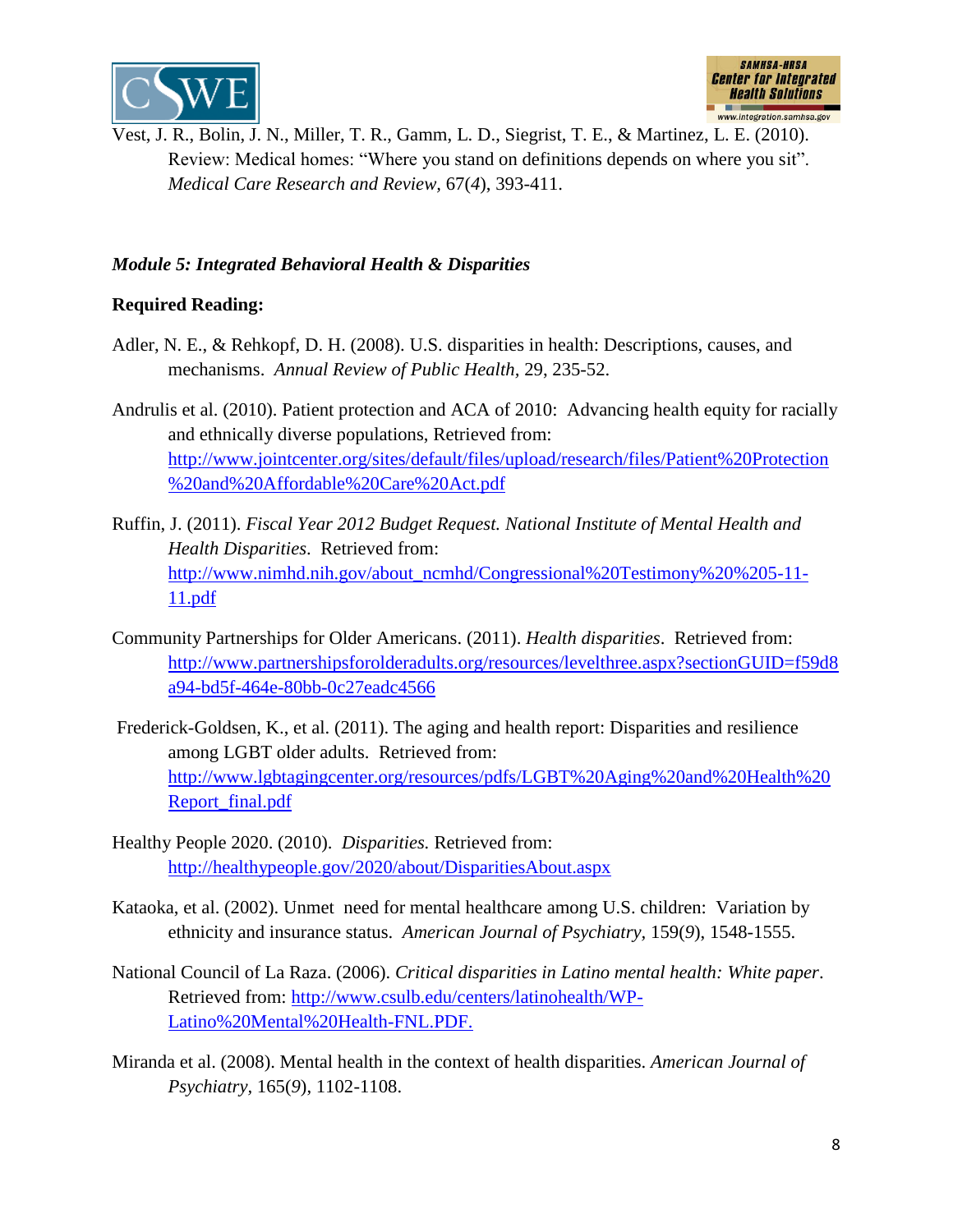



- Agency for Healthcare Research and Quality. (2011). *National Healthcare Disparities Report 2011*, Rockville, MD: AHRQ Publication. Retrieved from: <http://www.ahrq.gov/qual/nhdr11/nhdr11.pdf>
- Ortega, A. (2009). ". . . And healthcare for all: Immigrants in the shadow of the promise of universal healthcare." *American Journal of Law and Medicine,* 35(1): 185-204.
- Reschovsky, J. D., & O'Malley, A. S. (2008). Do primary care physicians treating minority patients report problems delivering high quality care? *Health Affairs,* 26(*3*), 222-231.
- Smedley, B. D, Stith, A. Y., & Nelson, A. R. (Eds.). (2002). *Unequal treatment: Confronting racial and ethnic disparities in healthcare.* Washington, DC: National Academies Press.

#### *Module 6: Funding for Integrated Behavioral Health Services*

- Berwick, D. M., Nolan, T. W., & Whittington, J. (2008). The triple aim: Care, health, and cost." *Health Affairs,* 27(*3*), 759-769.
- Croft, B., & Parish, S. (2011). Care Integration in the Patient Protection and Affordable Care Act: Implications for Behavioral Health. *Administration and Policy in Mental Health and Mental Health Services Research*, 1-6.
- Hamblin, A., Verdier, J., & Au, M. (2011). State options for Integrating Physical and Behavioral Healthcare. *Integrated Care Resource Center. Technical Assistance Brief*, 1-12.
- Lieberman, S., & Bertko, J. (2011). Building regulatory and operational flexibility into accountable care organizations and "shared savings." *Health Affairs*, 30(*1*), 23-31.
- Mechanic, D. (2012). Seizing opportunities under the Affordable Care Act for transforming the mental health and behavioral health system. *Health Affairs*, 31(*2*), 376-382.
- Neuman, T. "Medicare and Health Reform" (19 minutes, July 2010). Retrieved from: [http://kaiseredu.org/tutorials/Medicare-and-health-reform/player.html.](http://kaiseredu.org/tutorials/Medicare-and-health-reform/player.html)
- Sommers, B., Tomasi, M., Swartz, K., & Epstein, A, (2012). Reasons for the wide variation in Medicaid participation rates among states hold lessons for coverage expansion in 2014. *Health Affairs*, 31(*5*), 909-919.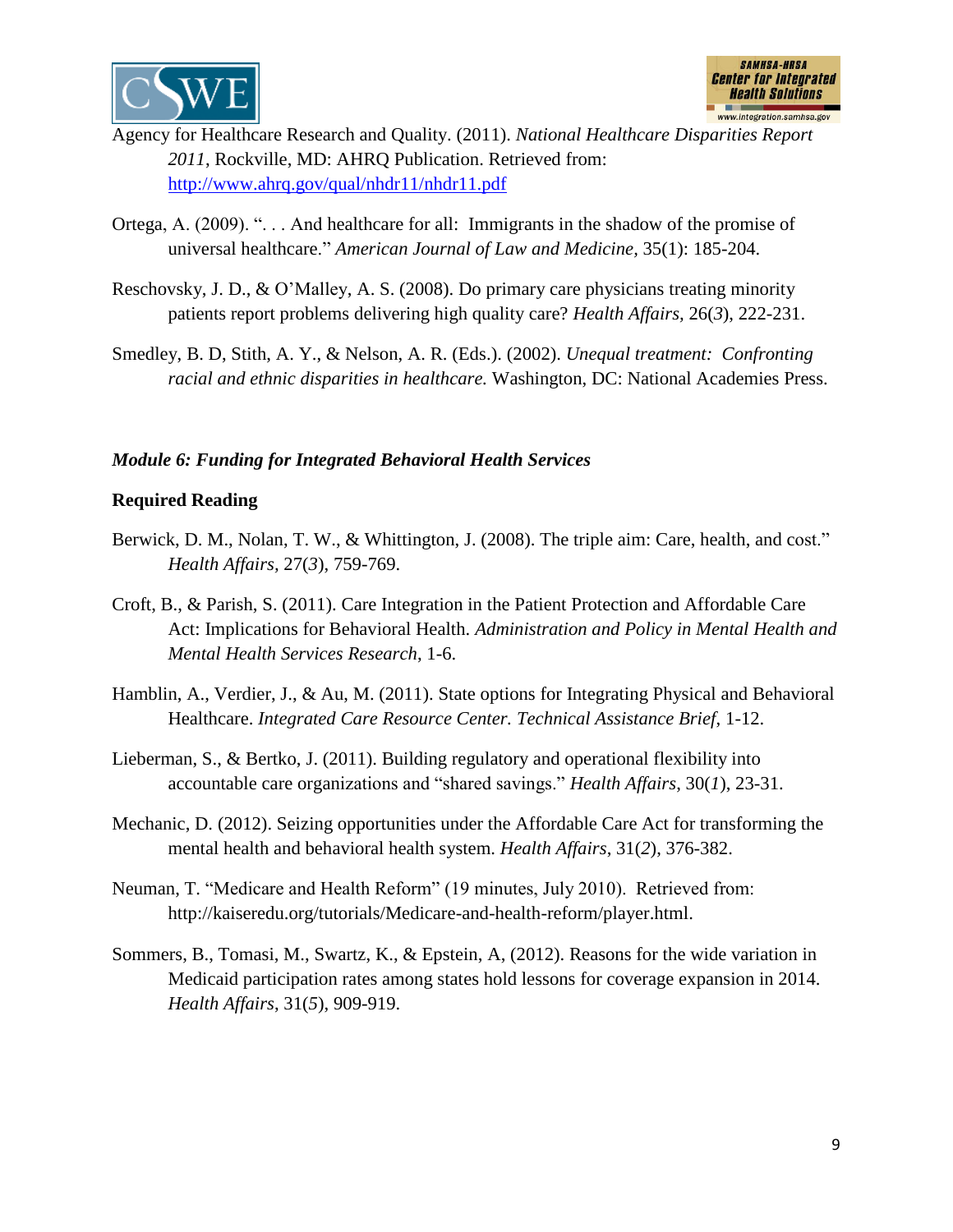



#### *Module 7: Implementing Integrated Behavioral Health*

- Aarons, M., Sommerfeld, D., & Willging, C. (2011). The soft underbelly of system change: The role of leadership and organization climate in turnover during statewide behavioral health reform. *Psychological Services*, *8*(4), 269-281.
- Begley, C. E., Hickey, J. S., Ostermeyer, B., Teske, L. A., Vu, T., Wolf, J., & Rowan, P. J. (2008). Best practices: Integrating behavioral health and primary care: The Harris county community behavioral health program. *Psychiatric Services,59*(4), 356-8.
- Bronstein, L.R. (2003). A Model for Interdisciplinary Collaboration. *Social Work*. 48(3). pp. 297- 306.
- Butler, M., Kane, R. L., McAlpine, D., Kathol, R. G., Fu, S. S., Hagedorn, H. & Wilt, T. J. (2008). Integration of mental health/substance abuse and primary care no. 173. AHRQ Publication No. 09-E003. Rockville, MD: Agency for Healthcare Research and Center for Healthcare Strategies (n.d.) *Lessons for health homes identified through the Chronic Illness Demonstration Project Learning Collaborative*. Retrieved from: [:http://www.health.ny.gov/health\\_care/medicaid/program/medicaid\\_health\\_homes/docs/0](http://www.health.ny.gov/health_care/medicaid/program/medicaid_health_homes/docs/02-24-2012_cidp_lessons_learned_CIDP.pdf) 2-24-2012 cidp\_lessons\_learned\_CIDP.pdf
- Center for Rehabilitation and Recovery. (2012). *What consumers need to know about health homes*. New York, NY: Coalition for Behavioral Health Agencies.
- Druss B.G., Zhao, L., von Esenwein, S.A., Bona, J.R., Fricks, L., Jenkins-Tucker, S., Sterling, E., Diclemente, R., & Lorig, K. (2010). The Health and Recovery Peer (HARP) Program: A peer-led intervention to improve medical self-management for persons with serious mental illness. *Schizophrenia Research*, 118(*1-3*), 264-70.
- Druss, B. G., Von Esenwein, S. A., Compton, M. T., Rask, K. J., Zhao, L., & Parker, R. M. (2010). A randomized trial of medical care management for community mental health settings: The primary care access, referral, and evaluation (PCARE) study. *American Journal of Psychiatry,* 167(*2*), 151-159.
- Green, L., Ottoson, J., Garcia, C., & Hiatt, R. (2009). Diffusion theory and knowledge dissemination, utilization, and integration in Public Health. *Annual Review of Public Health*, 30, 151-174.
- Madras, B. K., Compton, W. M., Avula, D., Stegbauer, T., Stein, J. B., & Clark, H. W. (2009). Screening, brief interventions, referral to treatment (SBIRT) for illicit drug and alcohol use at multiple healthcare sites: Comparison at intake and 6 months later. *Drug and Alcohol Dependence,* 99(*1–3*), 280-295.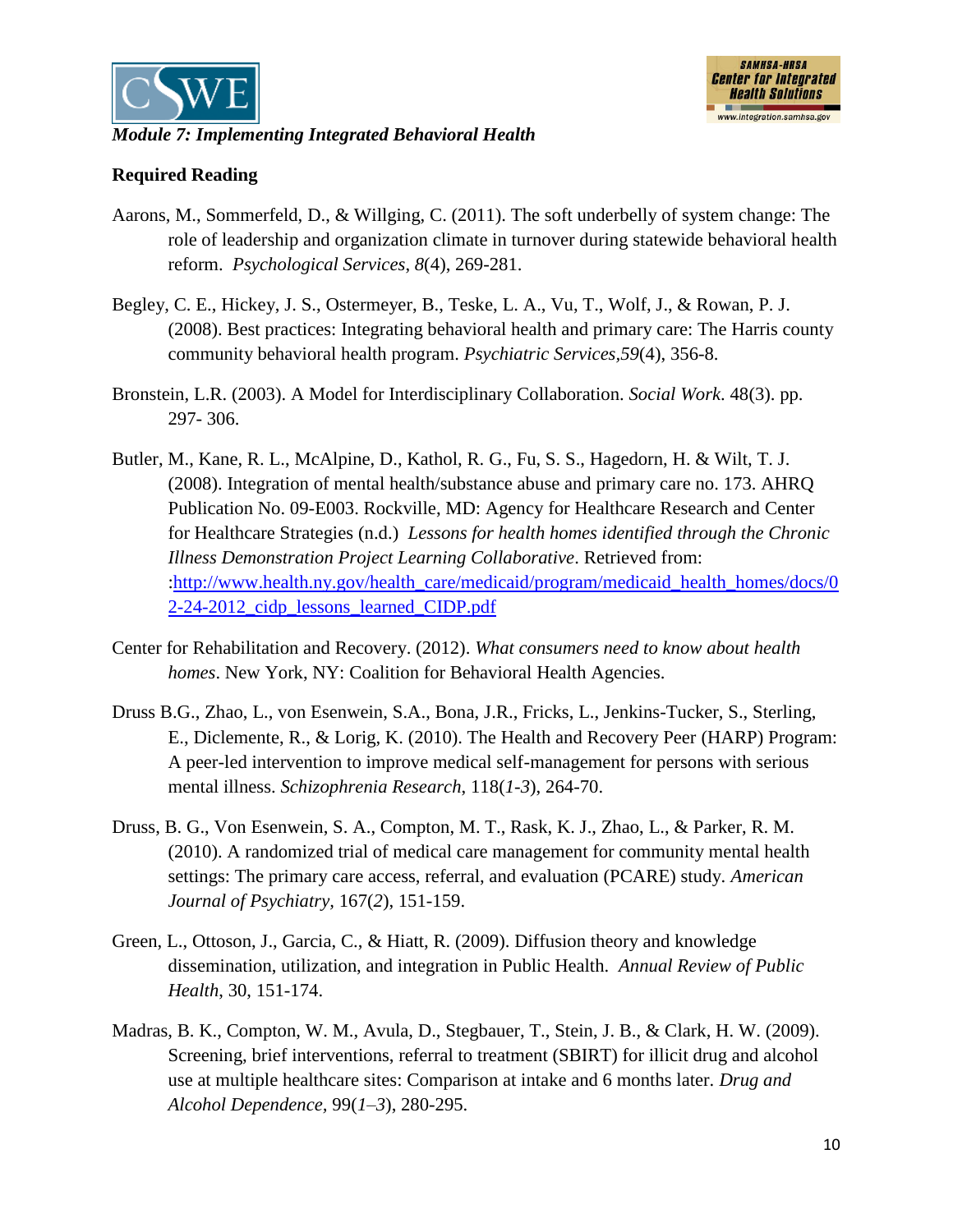



- Mauch, D. (2011). *Implementing mental health and substance abuse integration: Drivers and consideration.* Presentation at the 2011 National Association of State Mental Health Program Directors Meeting.
- Miller B. F., Kessler R., Peek C. J., & Kallenberg, G. A. (2011). *A national agenda for research in collaborative care: Papers from the collaborative care research network research development conference*. AHRQ Publication No. 11-0067. Rockville, MD: Agency for Healthcare Research and Quality.
- Molfenter, T., Capoccia, V., Boyle, M., & Sherbeck, C. (2011). The readiness of addiction treatment agencies for healthcare reform. *Substance Abuse Treatment, Prevention, and Policy, 7(16)*.
- Nutting, P., Crabtree, B., Miller, W., Strange, K., Stewart, E., & Jaen, C. (2011). Transforming physician practice to patient-centered medical homes: Lessons from the National Demonstration Project. *Health Affairs*, *30*(3), 439-445.
- Patti, R. (1974). Organizational resistance: The view from below. *Social Service Review*, *48*(3), 367-383.
- Peikes, D., Zutshi, A., Genevro, J., Smith, K., Parchman, M., & Meyers, D. (2012). *Early evidence on the patient-centered medical home*. AHRQ Publication No. 12-0020-EF. Rockville, MD: Agency for Healthcare Research and Quality.
- SAMSHA-HRSA Center for Integrated Health Solutions (2012). *[Behavioral Health Homes for](http://cms.centerforintegratedhealthsolutions.org/clinical-practice/CIHS_Health_Homes_Core_Clinical_Features.pdf)  [People with Mental Health & Substance Use Conditions: The Core Clinical Features](http://cms.centerforintegratedhealthsolutions.org/clinical-practice/CIHS_Health_Homes_Core_Clinical_Features.pdf)*. Washington, DC: Author.
- Tondora, J., Pocklington, S., Gorges, A., Osher, D., & Davidson, L. (2005). *Implementation of person-centered care and planning. From policy and practice to evaluation*. Washington, DC: Substance Abuse and Mental Health Services Administration.
- Torres T. (2009). *A Model for Self-Management Support in the Patient-Centered Medical Home*. Grand Blanc, MI: Genesys Health Network. Retrieved from: [www.genesys.org/GRMCWeb.nsf/HealthWorks\\_Overview.pdf.](http://www.genesys.org/GRMCWeb.nsf/HealthWorks_Overview.pdf)
- Unützer J., Katon, W., Callahan, C. M., Williams, J. W., Jr., Hunkeler, E., Harpole, L., et al. (2011). Collaborative-care management of late-life depression in the primary care setting. *JAMA,* 288(*22*):2836-45.
- Alcoholics Anonymous World Services, Inc. (1976). *Questions and Answer on Sponsorship*, New York: The A. A. Grapevine, Inc. Retrieved from [http://www.aa.org/pdf/products/p-](http://www.aa.org/pdf/products/p-15_Q&AonSpon.pdf)[15\\_Q&AonSpon.pdf](http://www.aa.org/pdf/products/p-15_Q&AonSpon.pdf)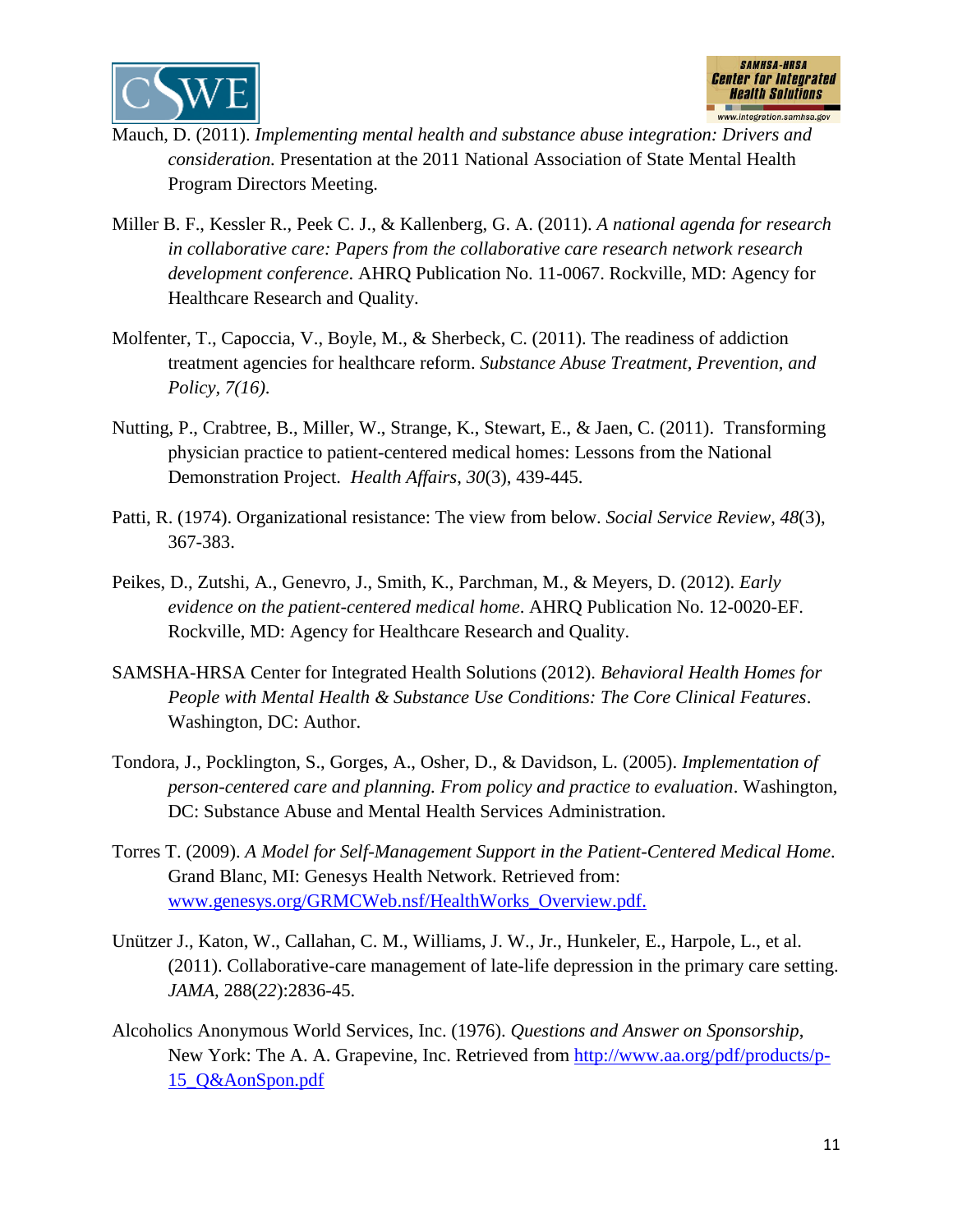



- Centers for Disease Control and Prevention. (2011). *Community Health Workers/Promotores de Salud: Critical Connections in Communities.* Retrieved from: <http://www.cdc.gov/diabetes/projects/comm.htm>
- Center for Substance Abuse Treatment. (2009). *What are peer recovery supports?* HHS Publication no. (SMA) 09-4454, Rockville MD: Substance Abuse Mental Health Services Administration, US Department of Health and Human Services.
- Integrated Care Resource Center. (2012). *Low cost, low administrative burden ways to better integrate care for Medicare-Medicaid enrollees,* Technical Assistance Brief. Retrieved from: [http://www.chcs.org/usr\\_doc/ICRC\\_-](http://www.chcs.org/usr_doc/ICRC_-_Low_Cost_Approaches_to_Integration_FINAL.pdf) [\\_Low\\_Cost\\_Approaches\\_to\\_Integration\\_FINAL.pdf](http://www.chcs.org/usr_doc/ICRC_-_Low_Cost_Approaches_to_Integration_FINAL.pdf)
- Klein, S., McCarthy, D. (2012). *Gundersen Lutheran Health System: Performance Improvement Through Partnership.* The Commonwealth Fund, pub. 1307, Vol. 28. Retrieved September 25, 2012 from [http://www.commonwealthfund.org](http://www.commonwealthfund.org/)
- Agency for Healthcare Research and Quality (AHRQ). (2010). *Health navigators, support selfmanagement with primary care patients, leading to improved behaviors and lower utilization*. Retrieved from: <http://www.innovations.ahrq.gov/content.aspx?id=2905>
- Meyers, D., Peikes, D., Dale, S., Lundquist, E., & Genevro, J. (2011). Improving evaluations of the medical home. *AHRQ Publication* No. 11-0091.Rockville, MD: Agency for Healthcare Research and Quality.
- Sullivan, W. P. (2006). Mental health leadership in a turbulent world. In J. Rosenberg & S. Rosenberg ( Eds.), *Community mental health: Challenges for the 21st Century* (pp. 247- 257). New York: Routledge.
- Aston, S. J. et al. (2012). Interprofessional education: A review and analysis of programs from three academic health centers. *Academic Medicine,* 87(7), 949-955.
- Canadian Interprofessional Health Collaborative. (2010). *A national interprofessional competency framework*. Vancouver, BC: Canadian Interprofessional Health Collaborative. Retrieved from: http://www.cihc.ca/resources/publications.
- Institute of Medicine. (2003). *Health professions education: A bridge to quality*. Washington, DC: the National Academies Press.
- World Health Organization (WHO). (2010). *Framework for action on interprofessional education and collaborative practice.* Geneva: WHO. From: [http://whqlibdoc.who.int/hq/2010/WHO\\_HRH\\_HPN\\_10.3\\_eng.pdf.](http://whqlibdoc.who.int/hq/2010/WHO_HRH_HPN_10.3_eng.pdf)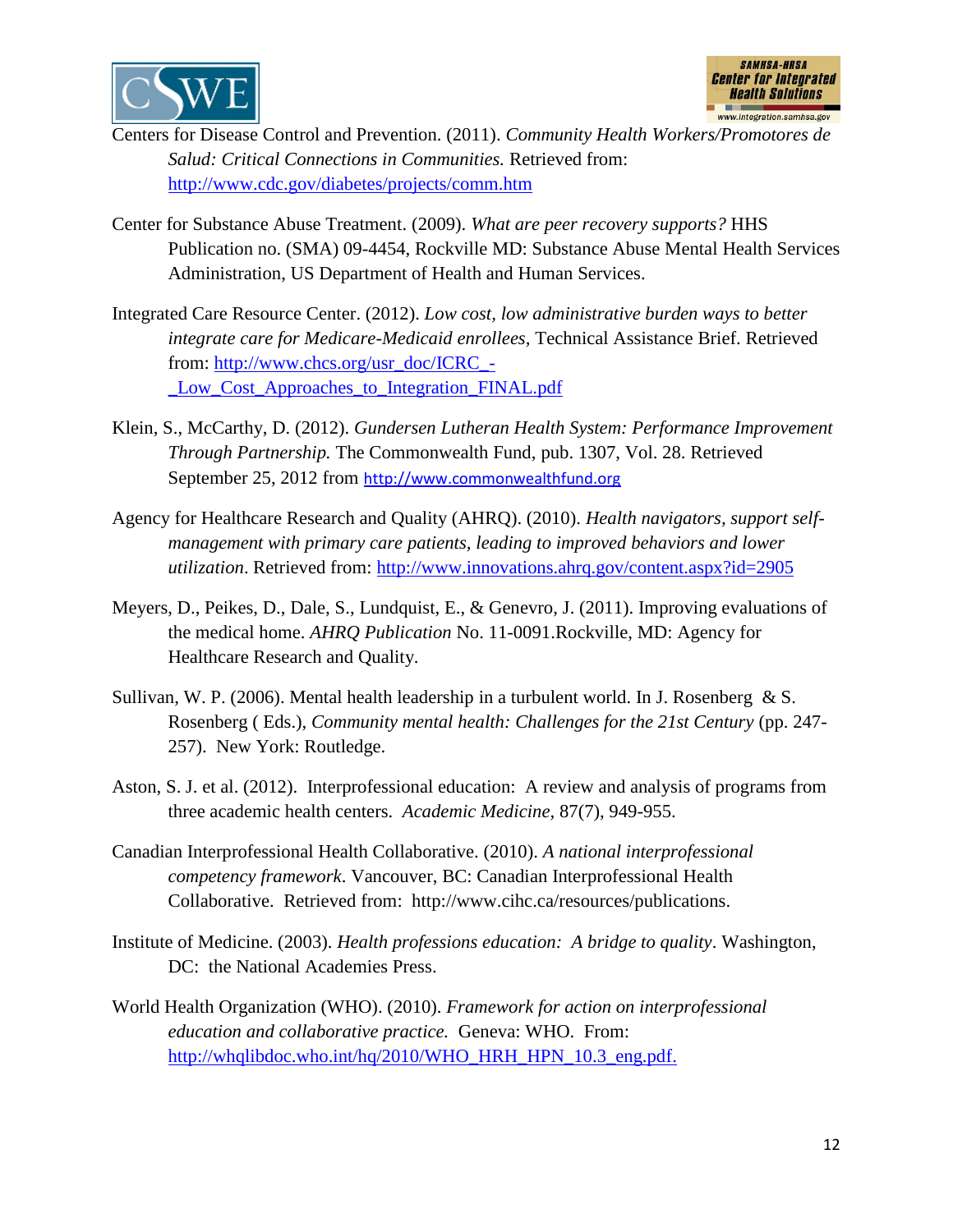



### **Required Reading**

- Jansson, B. (2010). *Becoming an effective policy advocate.* Chapter 3. Belmont, CA: Brooks/Cole.
- Jansson, B. (2011). *Improving healthcare through advocacy.* Chapters 12-14. Hoboken, NJ: Wiley.

### **Useful Websites**

AHRQ: The Academy Integrating Behavioral Health and Primary Care <http://integrationacademy.ahrq.gov/>

ARHQ: Patient Centered Medical Home Resource Center [www.pcmh.ahrq.gov/portal/server.pt/community/pcmh\\_\\_home/1483](http://www.pcmh.ahrq.gov/portal/server.pt/community/pcmh__home/1483)

California Integrated Behavioral Health Project <http://ibhp.org/index.php?section=pages&cid=152>

The Commonwealth Fund <http://www.commonwealthfund.org/>

CSWE PPACA of 2010: A Guide for Social Workers <http://www.cswe.org/File.aspx?id=48334>

Henry J. Kaiser Family Foundation: *Health Reform Source* <http://healthreform.kff.org/>

Integrated Care Resource Center (CMS) <http://www.integratedcareresourcecenter.com/Default.aspx>

Massachusetts Blue Cross Blue Shield Health Reform <http://bluecrossmafoundation.org/Health-Reform/Lessons.aspx>

National Standards on Culturally and Linguistically Appropriate Services (CLAS) <http://minorityhealth.hhs.gov/templates/browse.aspx?lvl=2&lvlID=15>

The New York Times: Healthcare Reform

[http://topics.nytimes.com/top/news/health/diseasesconditionsandhealthtopics/health\\_insurance\\_a](http://topics.nytimes.com/top/news/health/diseasesconditionsandhealthtopics/health_insurance_and_managed_care/health_care_reform/index.html) [nd\\_managed\\_care/health\\_care\\_reform/index.html](http://topics.nytimes.com/top/news/health/diseasesconditionsandhealthtopics/health_insurance_and_managed_care/health_care_reform/index.html)

Patient-Centered Primary Care Collaborative [www.pcpcc.net/](http://www.pcpcc.net/)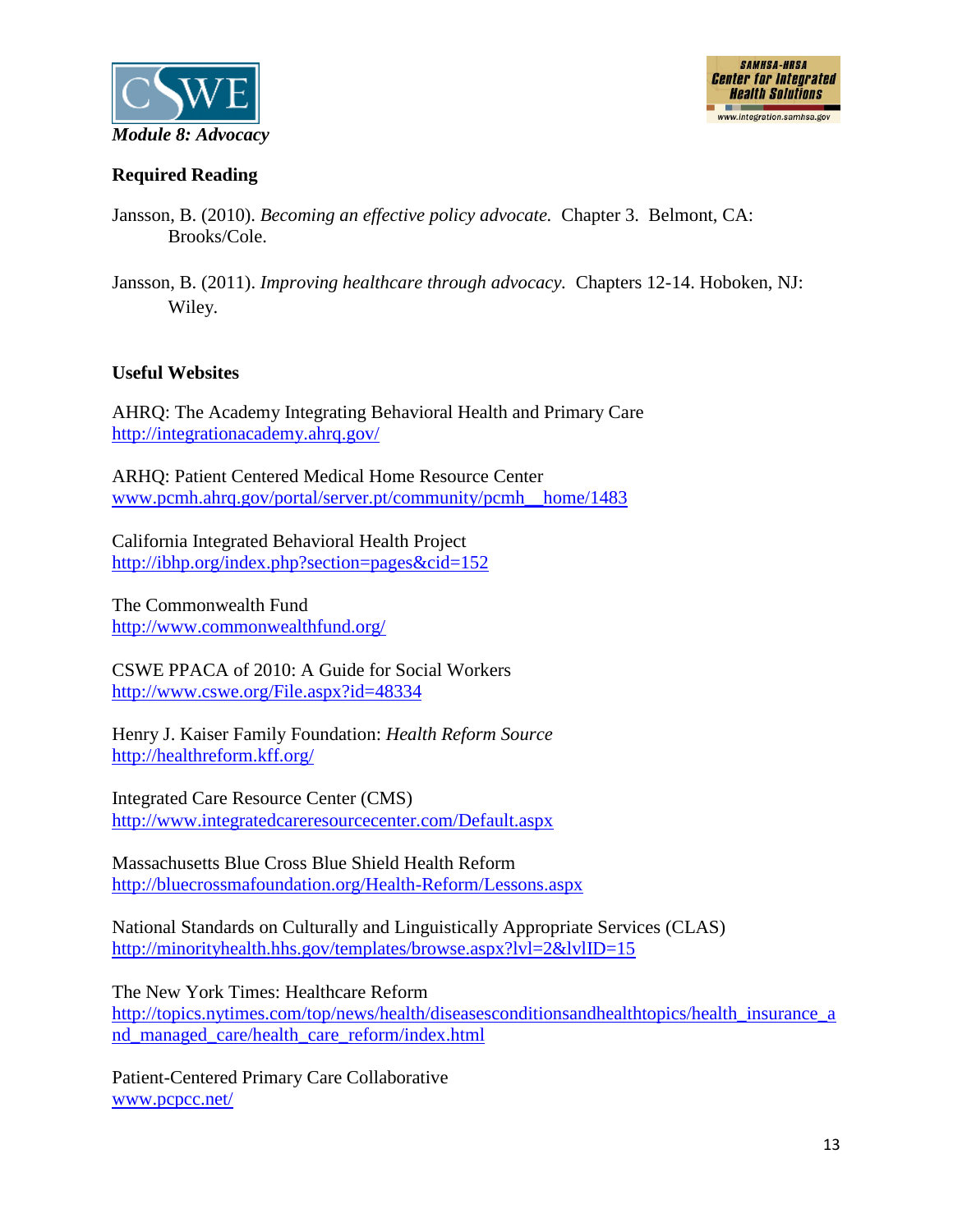



PBS Unnatural Causes

[http://www.pbs.org/unnaturalcauses/explore\\_learn.htm](http://www.pbs.org/unnaturalcauses/explore_learn.htm)

Robert Wood Johnson: Health Policy Connection <http://www.rwjf.org/healthpolicy/coverage/index.jsp>

SAMHSA-HRSA Center for Integrated Health Solutions <http://www.integration.samhsa.gov/>

The University of Washington AIMS Center <http://uwaims.org/index.html>

CDC: The State of Mental Health and Aging in America <http://apps.nccd.cdc.gov/MAHA/MahaHome.aspx>

UCLA Health Policy Institutes: Health Disparities [http://www.healthpolicy.ucla.edu/SearchResults.aspx?keywords=Health+disparities+mental+hea](http://www.healthpolicy.ucla.edu/SearchResults.aspx?keywords=Health+disparities+mental+health&page=1) [lth&page=1](http://www.healthpolicy.ucla.edu/SearchResults.aspx?keywords=Health+disparities+mental+health&page=1)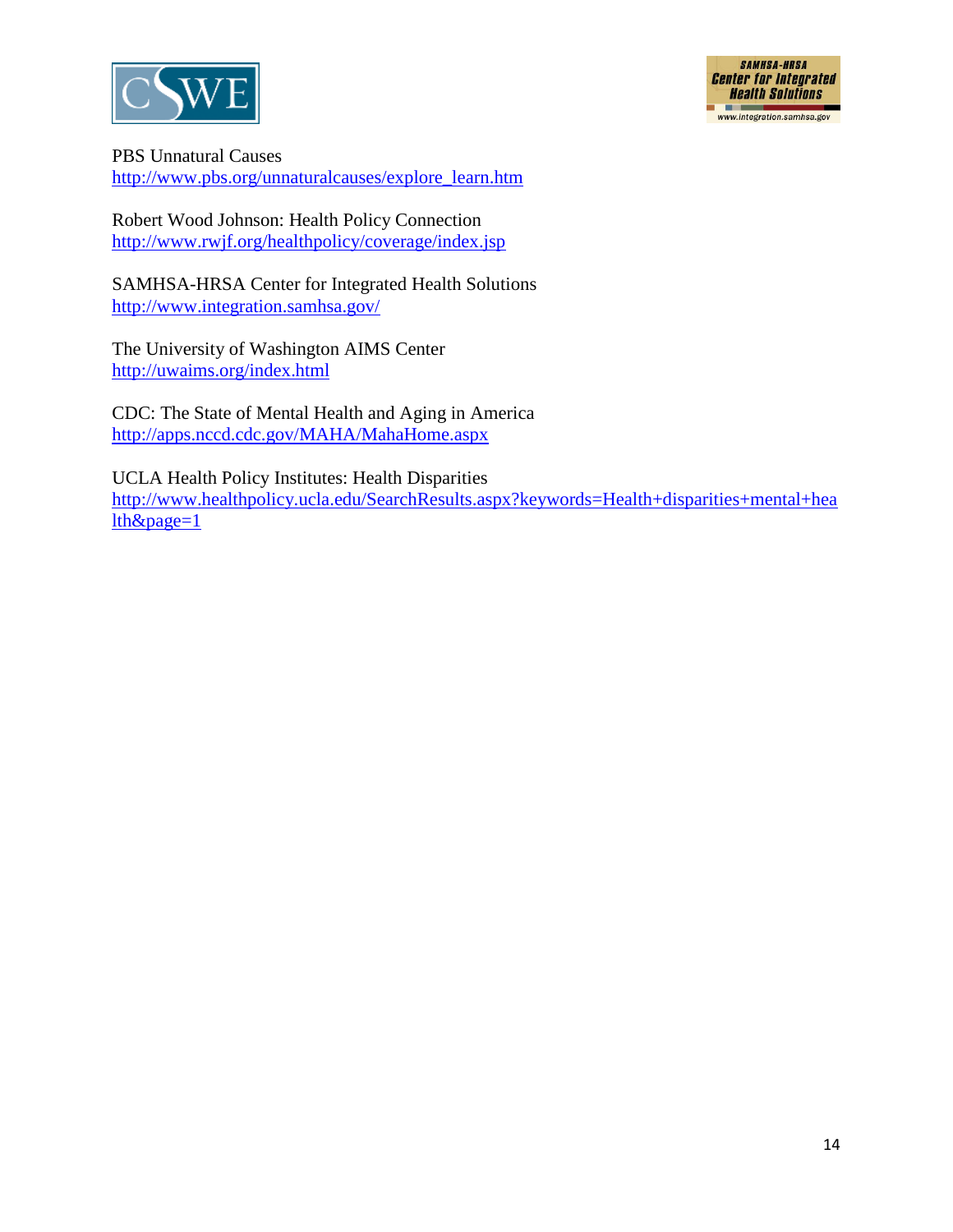

## **1. Annotated Bibliography**

Each student will select a major health/mental health policy issue to serve as his/her focus. Potential topics are listed below. Each student will need to find at least *8 articles from academic journals*, at least *2 from popular press sources* (may be from the web if they also appear in print, such as an article from the New York Times), and at least *1 source of information from a national, state, or local non-profit or governmental organization* that primarily focuses on this topic (may be a webpage or informational literature).

- Your bibliography will consist of a problem statement, an introduction to the issue, and a comprehensive annotated bibliography from a variety of fields.
- In your introduction, construct an overview of your identified health policy issue and its relationship to the health of the American public.
- Describe the incidence and prevalence of the problem.
- Include the following parameters: identification of at-risk populations; identification of risk factors, causes, known prevention measures; any efficacious evidence-based diagnosis and treatment that may or may not be available for the at-risk population and this specific health problem.
- What situations/barriers exist in the community that prevent elimination or decrease in this health problem?
- What situations/supports exist in the community that facilitate prevention, elimination or decrease in this health problem?
- Each annotation will consist of a 1-2 paragraph summary of the article in your own words and a 1-2 paragraph critical discussion of the article which may include how the article fits into the existing literature, or highlight the major contribution of the article to the literature, or discuss some element of the methodology or approach used in the article.

Possible topics include: Prescription drug coverage for older adults; the right to die / assisted suicide; policies related to substance use or addiction; mental health parity; policies related to genetic screening; stem cell research; poverty and child healthcare/health disparities; health insurance coverage; denial of care; access to care; health reform (any aspect); CLASS Act (part of the ACA); health disparities; disability policy (health aspects); gun control; obesity; comorbid health/mental health disorders; inequities in AIDS care (or any other medical/mental healthcare); smoking/drug policies in the U.S. (or another country); domestic violence policies; healthcare for the incarcerated / the homeless / for undocumented immigrants; teen pregnancy / reduction policies; reproductive health issues / women's health issues; innovations in long term care for older adults; environmental health (how the environment we live in, including infrastructure, affects health and mental health).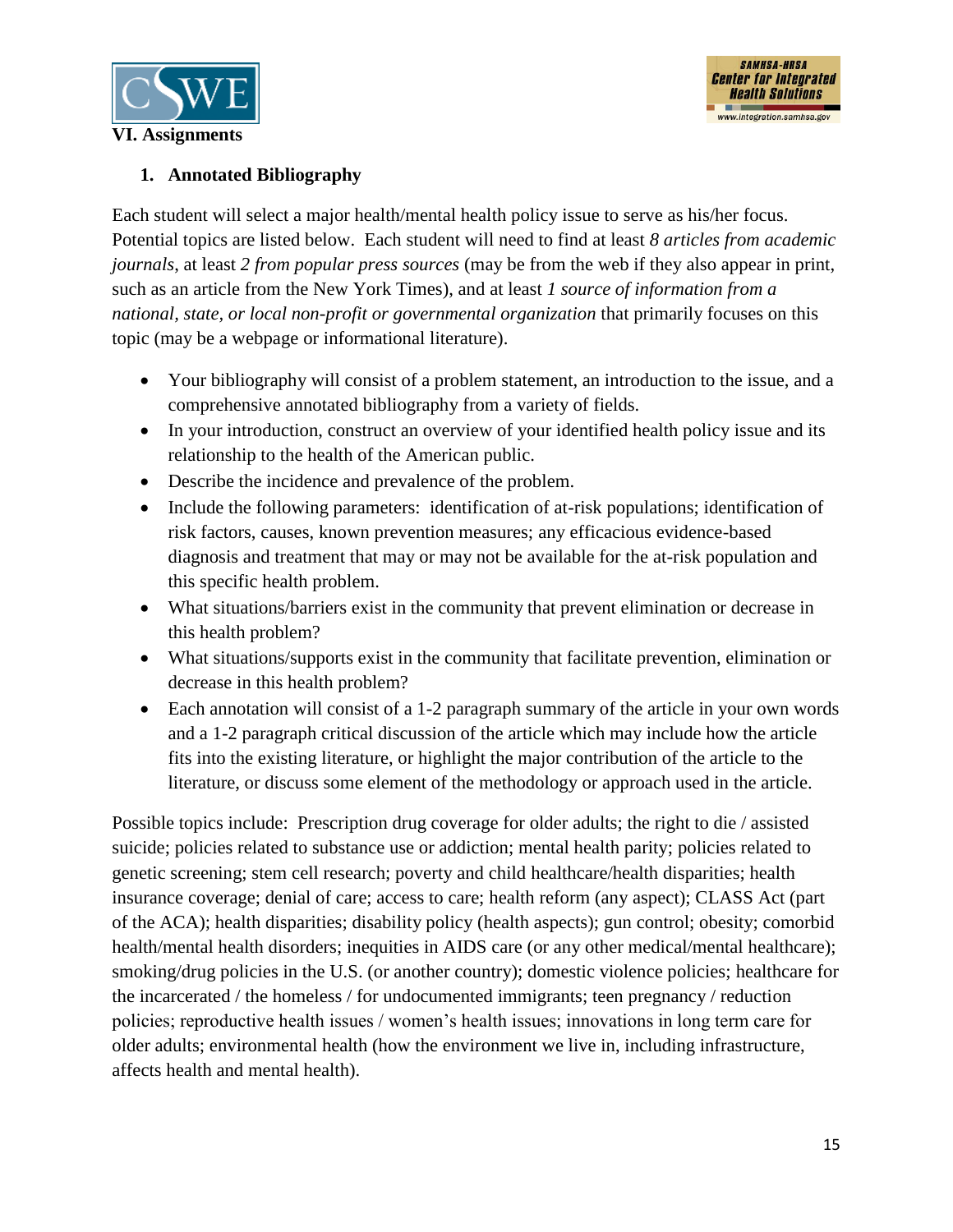



## **2. Opinion Piece**

Students are to write an opinion piece on their impressions of the Affordable Care Act. Paper should address their personal opinion of the ACA, what they believe to be true about the Act and their opinion as to whether or not this is a good law.

### **3. Presentation: Interview**

Conduct an interview with a relative who is at least 65 years old. Ask them the following questions and summarize their answers in your short 10 minute presentation to the class. Goal is for the instructor to use the presentations to illustrate how the older population deals with their medical issues, Medicare, insurance coverage and to illustrate a wide variety of opinions about the ACA and the expectations.

How do they pay for their health insurance?

How much money do they have to spend, during an average month, for out of pocket health related costs, including co-pays, prescription drugs, over the counter medications/supplies.

Has there been a time in their lives when they had health insurance and in their opinion was the coverage better than what they have currently? Have them give a description of the coverage.

Ask them their opinion of the Affordable Healthcare Act and what they hope to gain because of its passage.

If they could fix the healthcare system, what would they do?

Describe a medical emergency that has occurred in their lives, the condition or medical issue, the length of time of the recovery, the estimated cost for the medical treatment, any challenges that happened as a result of the medical emergency and how the medical emergency cost was paid for by the individual or family member.

### **4. Team Presentation: Comparing Health Policies**

Form teams of 2-3 students. Each team is expected to do a comparison between the Affordable Care Act elements as upheld by the US Supreme Court in its July 2012 decision to one of the countries mentioned in the charts found in the David Squires Article, *The US Health System in Perspective: A Comparison of Twelve Industrialized Nations, published by the Commonwealth* fund*.* The teams should identify the top 5 strengths in the ACA and then compare and contrast these 5 strengths to the country's healthcare policies they have decided to analyze. Student teams will then develop a 15-20 minute presentation for the class outlining the similarities and differences and present their findings to the class for discussion.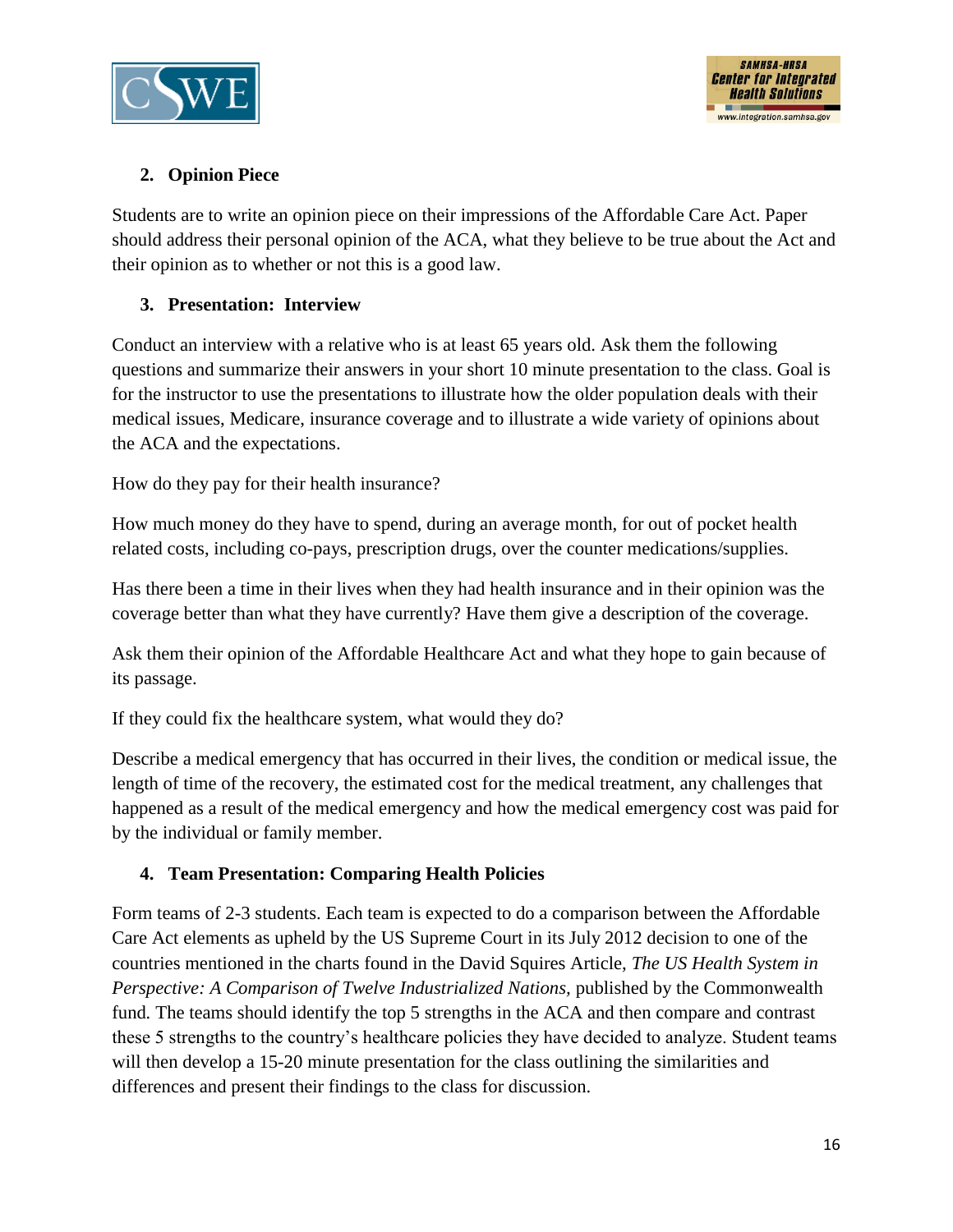



## **5. Public Service Announcement (PSA) Video**

This assignment will be completed in teams of *no more than 3 students*. You can complete it on your own, if desired.

By completing this assignment you will:

- Be able to use a video camera and digital video editing software
- Understand how pen and paper, live visuals, and electronic texts work together to provide public information
- Display your understanding of theory and information from our class and other resources and incorporate these into a practical application

You will be given somewhat limited resources to complete this project, with limited time possibly the greatest constraint. Keep your design as simple as possible. Don't be too ambitious.

There will be three components to this project: a digital video, a presentation to the class, and an evaluation of the process.

Your ultimate goal is to produce a 1 to 2 minute original video dealing with an important health policy topic in a public service announcement type format. Each video will need to either provide information on the topic or create a persuasive argument for change. You must create at least some of your own material by filming. This may be combined with material available on the internet. The end result must contain some film you shot and must be your own creation. Do not use copyrighted material (with an exception for music if needed). Do not film anyone without their permission. Do not film on private property (unless your own or you have permission). No swearing, no violence.

Steps:

It helps if your topic either matches the topic of your policy paper or is something you know quite a lot about, so choose wisely.

Research. Start by thinking about the following questions:

- What did you find in your research that surprised you?
- How does this information conflict with your beliefs?
- How are the facts different that you expected?
- How might this issue/problem be solved?
- Is there a local or national agency/organization that deals with this issue?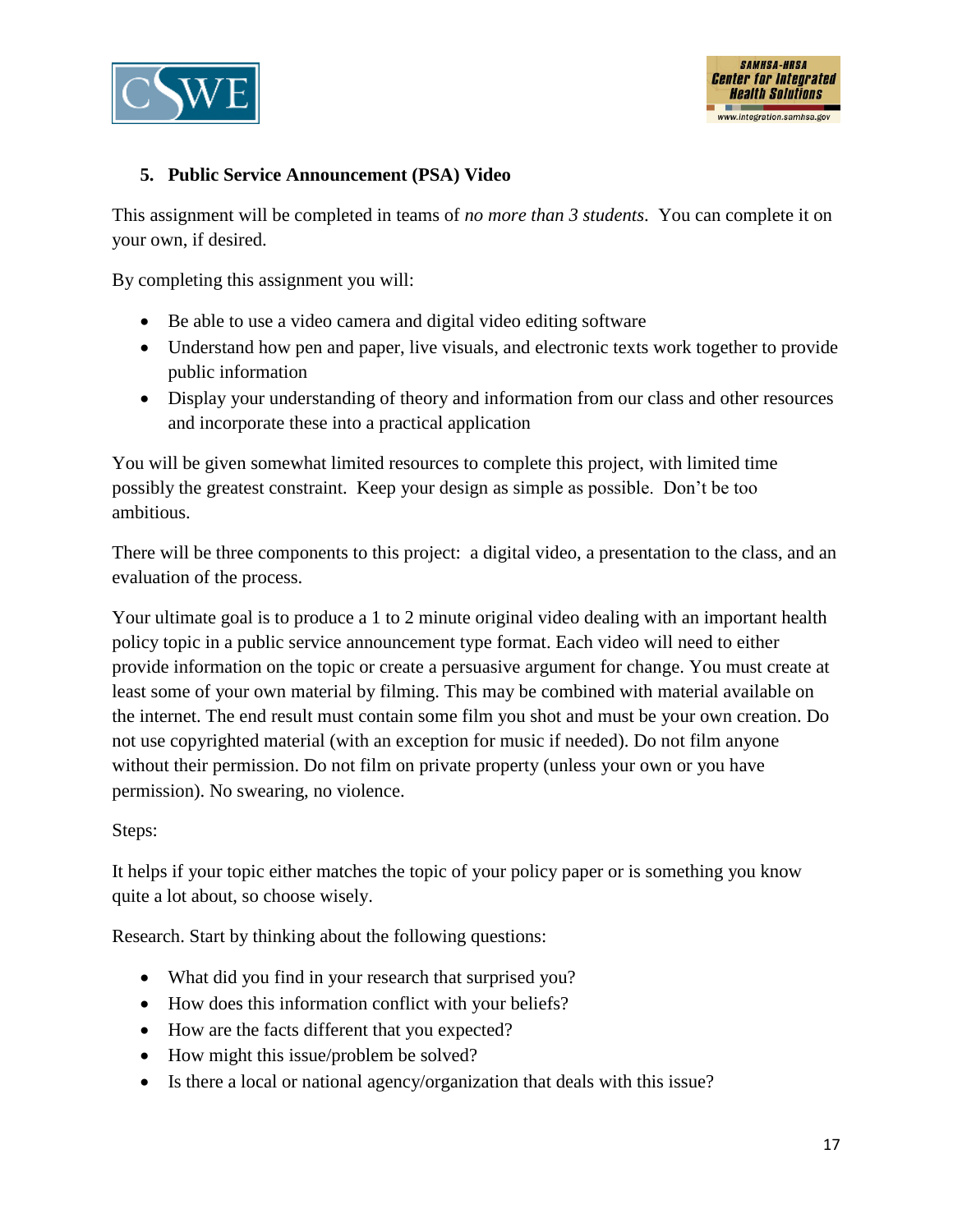



If addressing a specific problem, you may try to ask/address questions that are aimed at finding explanations for the problem you are exploring, such as:

- $\bullet$  How can you explain . . . ?
- What steps can you take to find explanations?
- What rationale can you give for . . . ?

Or, you may ask imaginative, speculative, and exploratory questions, such as:

What are some ways to promote . . . ?

What would you do if you were in charge?

Can you imagine all the benefits if . . . ?

Plan your project using the PSA Outline. Decide on a "plot." Think about who your target audience is and what message you want to communicate. What should your video achieve, and how? Use the Persuasion Map to plan your storyboard, filling in your Outline as follows:

- Section 1: What type of words should flash across the screen to put across the message or your *goal*? Think of a catchy phrase or slogan.
- Section 2: How could you discuss the *reasons* in the video? How do you convince people to listen to your message?
- Section 3: What are your *facts*? How will you share these facts dramatically?

Complete filming and/or compiling of images for your video. Edit to the appropriate length. Include a credits screen with resources (not included in the time cap).

Present your video on the last day of class. The final video and all worksheets should be burned onto a CD. Keep in mind that some video formats store the final version in *multiple* files.

During/after the presentations, each student will fill out the Evaluation Rubric (for videos created by other students) and the Reflecting on the Process sheet (for their own project).

#### Sources:

Brownstein, David. CAP-Foundations 103 Video Assignment: eWaste Public Service Announcement. Available: www.**brownstein**[.ca/teaching/103](http://www.brownstein.ca/teaching/103video-assignment.pdf)**video**-**assignment**.pdf. See example videos at [http://ca.youtube.com/profile\\_videos?user=capubc.](http://ca.youtube.com/profile_videos?user=capubc)

Kozdras, Deborah. MyTube: Changing the World with Video Public Service Announcements. Available: [http://www.readwritethink.org/classroom-resources/lesson-plans/mytube-changing](http://www.readwritethink.org/classroom-resources/lesson-plans/mytube-changing-world-with-1069.html)[world-with-1069.html](http://www.readwritethink.org/classroom-resources/lesson-plans/mytube-changing-world-with-1069.html)